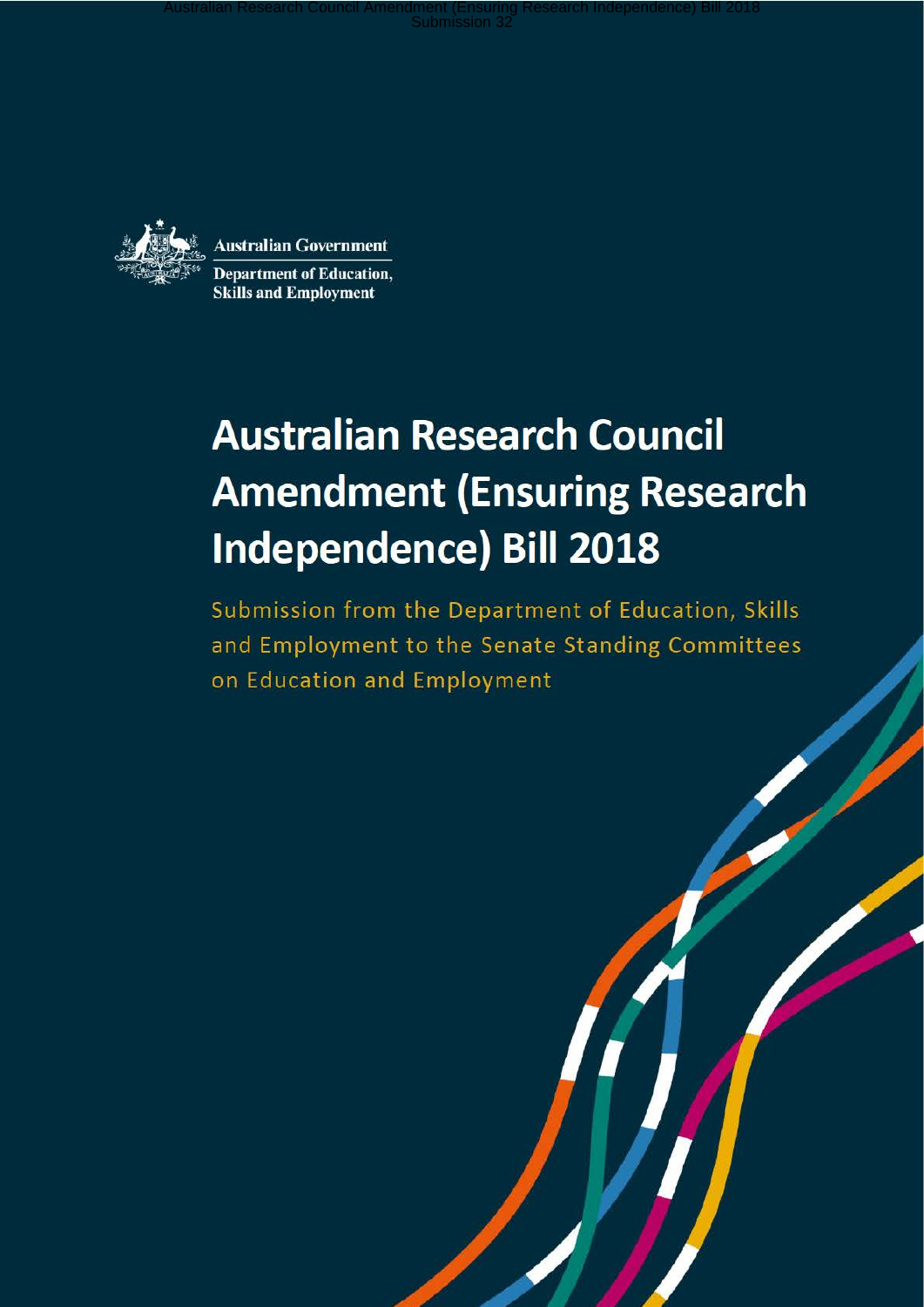Australian Research Council Amendment (Ensuring Research Independence) Bill 2018

### **Contents**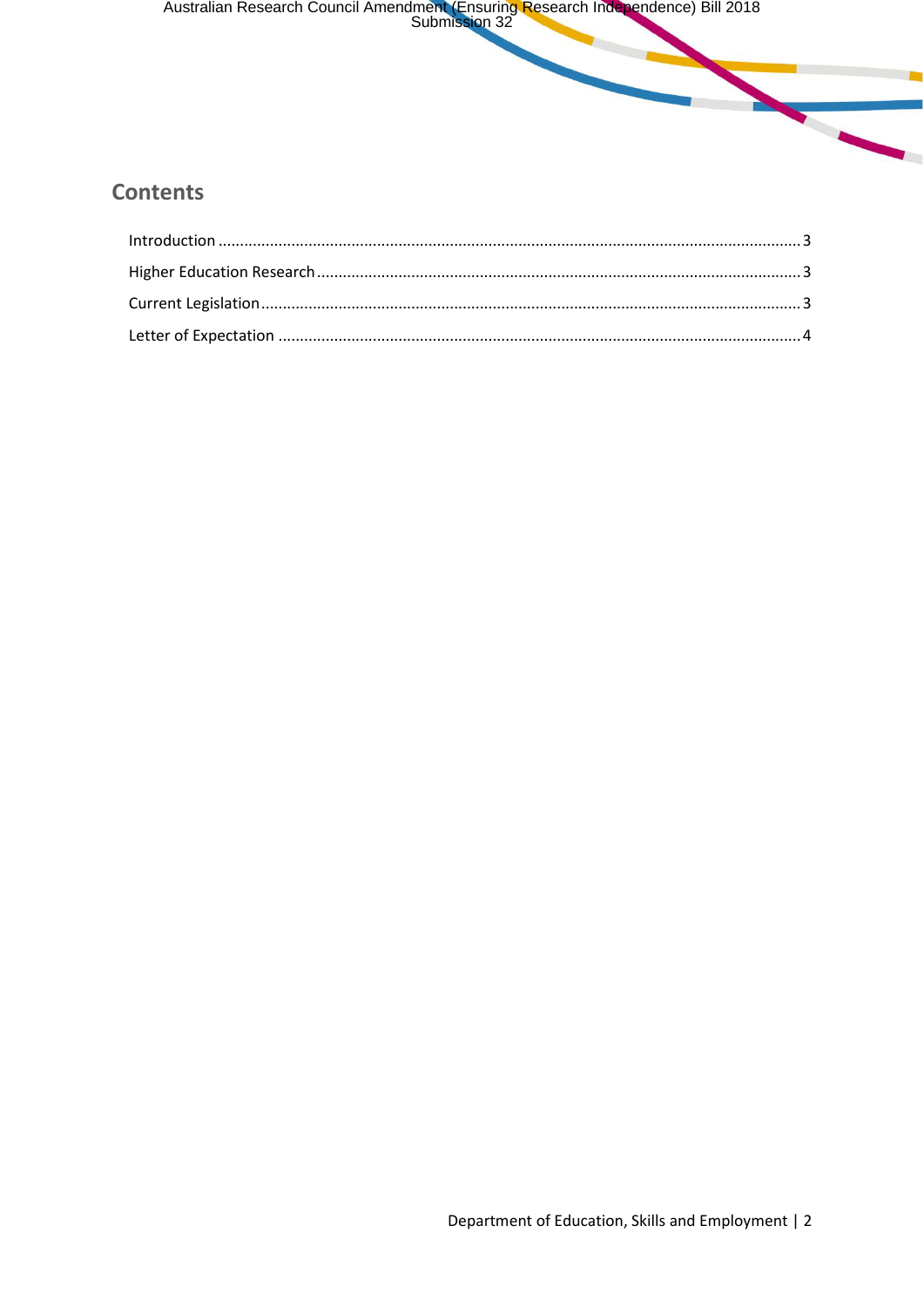## **Australian Research Council Amendment (Ensuring Research Independence) Bill 2018**

#### **Introduction**

The Department of Education, Skills and Employment (the department) welcomes the opportunity to make a submission to the Education and Employment Legislation Committee's Australian Research Council Amendment (Ensuring Research Independence) Bill 2018 (the bill).

#### **Higher Education Research**

Australia is internationally recognised for its high-quality research and scientific capabilities. It has a high standard of research performance, both in terms of the quantity and quality of its research output. In 2020 Australia produced 3.3 per cent of the world's scholarly output, 5.4 per cent of the top 10 per cent most cited publications and 6.5 per cent of the top 1 per cent of most cited publications.

Australia is strong in several areas of research, particularly the sciences. Disciplines where Australia is rated above world standard include mathematical sciences, physical sciences, chemical sciences, and earth sciences. $1$ 

In 2021-22, Australia's total investment in research and development (R&D) is nearly \$12 billion, of this, \$3.7 billion, or around 31 per cent, is invested in the higher education sector.<sup>2</sup>

The Australian Government is committed to supporting high quality research in Australia through the Australian Research Council (ARC). Funding is allocated for non-medical research competitive grants through a merit-based, expert assessment process. Competitive grants provide support for individual projects, industry-linkage programs and collaborative centres and fellowships for early career researchers. The ARC's National Competitive Grants Program (NCGP) is comprised of two funding programs – Discovery and Linkage. In 2020-21, total NCGP funding is \$0.8 billion, with \$484 million for Discovery and \$325 million for Linkage.

#### **Current Legislation**

The ARC is a non-corporate Commonwealth entity established under the *Australian Research Council Act 2001* (ARC Act), within the Australian Government's Education portfolio, and reports to the Minister for Education and Youth.

The ARC's role is to make high-quality recommendations to the Minister in relation to which research programs should receive financial assistance under the ARC Act. The Minister may rely on the recommendations of the CEO but is not required to do so (Section 52, subsection 4). ARC grant applications are peer reviewed by detailed assessors and Selection Advisory

<sup>1</sup> Australian Research Council (ARC) Excellence in Research for Australia (ERA) 2018

<sup>&</sup>lt;sup>2</sup> Science, Research and Innovation (SRI) Budget Tables 2021-22